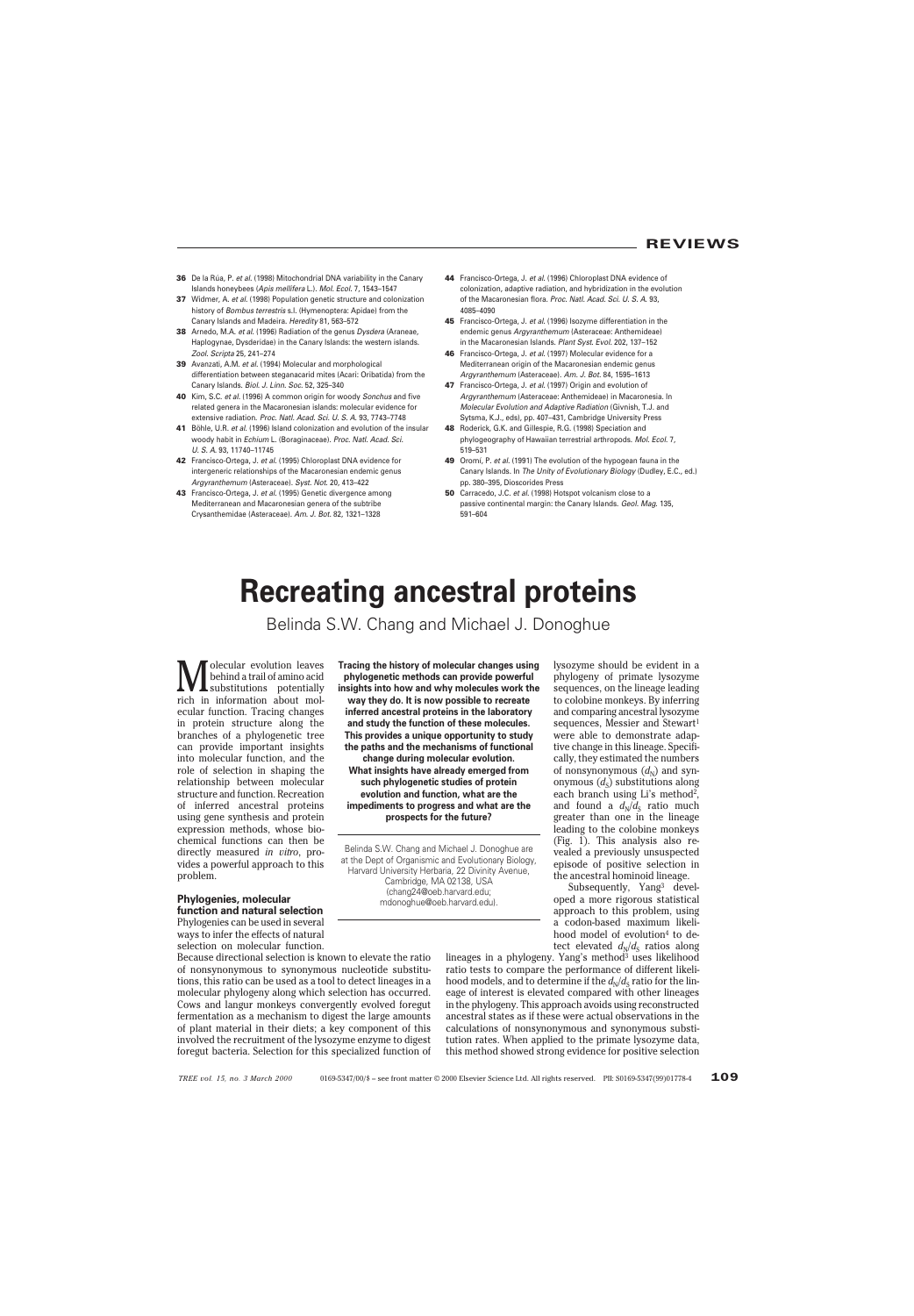

Fig. 1. The phylogeny of primate lysozyme sequences, showing episodes of inferred adaptive evolution along the lineages leading to colobine monkeys and hominoids.  $d_N/d_S$  ratios of lineages significantly higher than one are shown above the thicker lines. Nodes representing the ancestors of extant primate groups of interest are labeled as follows: Co, colobines; Ce, cercopithecines; Ho, hominoids; OW, Old World monkeys; Ca, catarrhines. Ancestral nucleotide sequences were reconstructed using maximum likelihood, and pairwise  $d_N/d_S$  ratios were calculated using Li's method<sup>2</sup>. Modified, with permission, from Ref. 1.

in the hominoid lineage; however, although higher than the ratio calculated over all other lineages, the elevated  $d_N/d_S$ ratio in the colobine lineage was not significantly greater than one.

These studies<sup>1-4</sup> attempt to detect selection along particular lineages in a phylogeny. Such statistical analyses can establish *when* in the evolution of a protein selection might have acted, but not *where* in the protein it might have caused amino acid changes. Nielsen and Yang<sup>5</sup> developed a codon-based likelihood method to address the problem of detecting positively selected amino acid sites in a protein. Because positive selection should increase the number of nonsynonymous substitutions relative to synonymous substitutions at a site, they developed likelihood models that incorporated variable  $d_N/d_S$  ratios across sites (Box 1). They applied this method to HIV-1 envelope

#### **Box 1. Likelihood models for detecting positively selected amino acid sites in a protein**

Positively selected amino acid sites are usually identified by an elevated ratio of nonsynonymous-to-synonymous substitutions  $(d_N / d_S)$  or  $\omega$ ), with a ratio significantly greater than one implying strong evidence of selection at that site44. This is in contrast to sites that are highly conserved owing to functional constraints and thus have few nonsynonymous substitutions, and to sites evolving neutrally, which would tend towards more equal ratios of nonsynonymous and synonymous substitutions. In their codon-based maximum likelihood model, Nielsen and Yang<sup>5</sup> allow for three categories of amino acid sites: sites that are conserved ( $\omega = 0$ ), sites evolving neutrally ( $\omega$  = 1) and sites that are the targets of positive selection ( $\omega$  >1). The numerical value of  $\omega$  for the category of positively selected sites is optimized in the likelihood analysis, which indicates the strength of selection for this category of sites. The accuracy of the inferred assignment of amino acid sites can be assessed using an empirical Bayesian approach to calculate the posterior probabilities of a site belonging to a particular category. This provides a measure of confidence that a particular amino acid site was the target of selection.

genes from viral variants sequenced at different years after the infection of a patient. The hypervariable region (V3) of these envelope genes is thought to be under positive diversifying selection during the course of HIV infection. Using their likelihood approach, they found strong support for variable selection intensity among amino acid sites, and identified positively selected sites not only in the V3 region but also in the flanking regions of the external glycoprotein (gp120). Their analysis indicated that selection acted on a broader region of the envelope gene than previously imagined, and that most of the variability in the hypervariable V3 region appeared to be neutral.

The likelihood approach developed by Nielsen and Yang5 has recently been used in identifying specific sites in plant chitinases that have been subject to selection. In this case, diversifying selection has been implicated in connection with defense against fungal pathogens. Using this approach5 on a phylogeny of crucifers related to *Arabidopsis*, Bishop and colleagues $6$  were able to identify residues within the active site cleft with elevated  $d_N/d_S$  ratios, thus implying positive selection. They suggest that this selection at the active site results from changes in pathogen defenses against plant chitinolytic activity.

Finally, in addition to determining *when* in the course of molecular evolution selection might have acted, and *where* in the protein this might have occurred, one would like to establish with *what* functional changes specific amino acid substitutions were associated? These structure–function questions can be addressed using phylogeny-based comparative methods, but such approaches have received surprisingly little attention in this context. An analysis of the evolution of opsin pigments provides an example of the insights that can be gained in this way7.

Visual pigments, which mediate vision in the eye, occur with a diversity of wavelength sensitivities that reflect the visual needs of an animal in its particular environment. Using a comparative phylogenetic approach, Chang and colleagues<sup>7</sup> were able to correlate specific amino acid substitutions with changes in visual pigment spectral sensitivities. This involved reconstructing amino acid changes at particular sites in the protein and looking for those amino acid changes that were repeatedly associated with shifts in sensitivity towards shorter wavelengths (Fig. 2). Four sites were identified as showing evidence of convergently evolved replacements. At these sites, changes from nonpolar to polar amino acid residues were repeatedly associated with blue shifts in opsin wavelength sensitivity. Moreover, the location of these amino acid residues within the chromophore-binding pocket of the opsin protein suggested a mechanism for these blue shifts, involving stabilization of the ground state chromophore through interactions of polar side chains with its protonated Schiff base moiety. This hypothesis has subsequently been confirmed in laboratory experiments using *in vitro* expression techniques and resonance Raman spectroscopy8. This kind of approach, combining comparative sequencing and mutagenesis techniques, is increasingly popular for identifying sites in the protein that affect opsin wavelength sensitivity $9,10$ .

## **Recreating ancestral proteins**

Another approach that has become feasible in recent years provides an opportunity to examine the function of inferred ancestral proteins directly in the laboratory. In the studies reviewed here, ancestral gene sequences have first been inferred, then synthesized, incorporated into an expression vector and expressed in cell culture. The resulting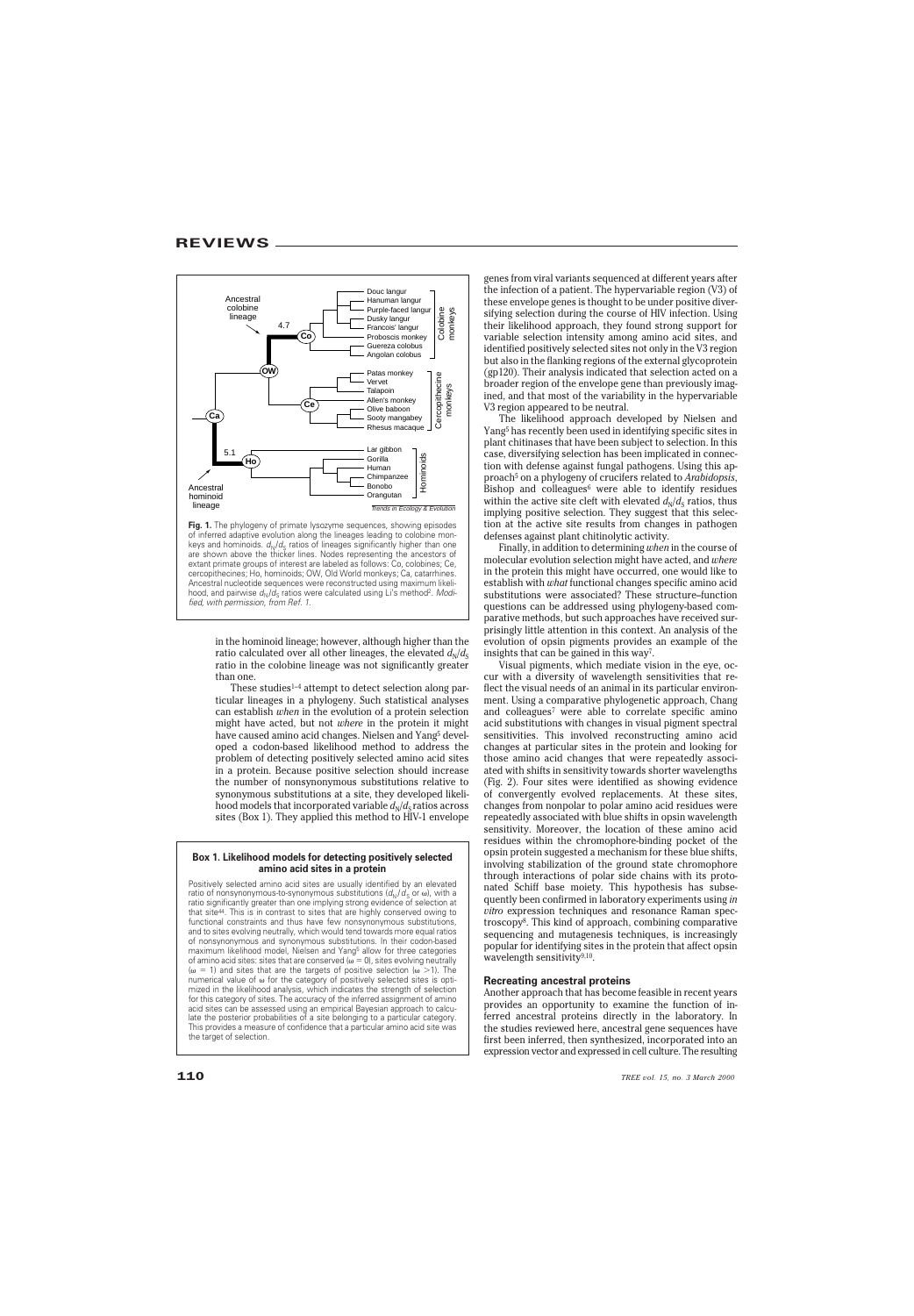protein has been purified, and functional assays have been conducted to compare the activity of recreated proteins with those proteins present in extant organisms. Although moving from the statistical inference of ancestral proteins to their actual synthesis in the laboratory is a major step, this can provide unique information about the context in which adaptive replacements might have occurred, and can provide other structure–function information difficult to obtain using more traditional molecular methods. The potential payoffs have inspired a small, but rapidly growing, number of laboratory studies in this area.

An early study incorporating elements of this approach was that of Adey and colleagues<sup>11</sup> on L1 retroposon [long interspersed (repetitive) element 1] promoters. The F-type subfamily of L1 retroposons, found scattered throughout the mouse genome, is known to be inactive. Adey and colleagues<sup>11</sup> hypothesized that present-day retroposons in the mouse genome are inactive because of the accumulation of mutations in their promoter sequences. To approximate an ancestral F-type promoter they constructed a consensus sequence based on an alignment of existing promoters thought to have been active most recently. By contrast to all existing promoters in this subfamily, they found [in assays using the chloramphenicol acetyltransferase (CAT) reporter gene] that the inferred ancestral Ftype promoter was indeed functional.

The use of a consensus sequence as an estimate of the ancestral promoter was possible in this study because they focused on a region with low sequence divergence. At higher levels of divergence, consensus sequences will generally contain too much uncertainty (i.e. ambiguity at particular sites), and explicitly phylogenetic methods are crucial.

One such study, by Jermann and colleagues<sup>12</sup>, aimed to identify changes in the function of ribonucleases (RNases) related to the evolution of ruminant digestion in artiodactyls (Fig. 3). Ruminant digestion is known to generate increased amounts of RNA, requiring higher levels of specialized RNases to aid in digestion. To investigate the relationship between these specialized digestive RNases in artiodactyls, and other nondigestive RNase enzymes in animals lacking ruminant digestion, Jermann and colleagues<sup>12</sup> used maximum parsimony to infer the sequences of ten ancestral RNases (a–j, Fig. 3), which they then synthesized in the laboratory. Given the ancient divergences involved (which can be a problem for reconstruction methods<sup>13</sup>), they first conducted several experimental assays to show that these were indeed functional ancestral proteins. To do this, they demonstrated that in addition to displaying normal levels of catalytic activity against single-stranded RNA, the synthesized ancestral proteins also possessed thermal stabilities comparable with present-day digestive RNases. However, in one functional assay the ancestral proteins did show a significant difference from presentday digestive RNases in ruminants. This difference was especially marked in the early ancestral proteins (ancestors h, i and j in Fig. 3). Catalytic activity against double-stranded RNA was found to be greatly increased in these ancestors, a feature that appears to have been subsequently lost in the lineage leading to ruminants. Although the adaptive significance of this catalytic activity against duplex RNA remains unclear, it is characteristic of other non-digestive RNases, such as bovine seminal RNase (Ref. 12). This implies that contemporary digestive RNases in ruminants might have arisen from nondigestive ancestors, which were co-opted for a new digestive role concurrent with the evolution of ruminant digestion.



Fig. 2. A simplified phylogeny of vertebrate opsin sequences, showing convergent patterns of evolution at site 124 associated with blue shifts in opsin wavelength sensitivity. Amino acid reconstructions were obtained using parsimony, and are shown above each ancestral node with a representation of the amino acid side-chain conformation. Each box represents a clade of opsin sequences with similar spectral properties. Convergent replacements occurred in two lineages leading to short-wavelength opsins – blue and violet. These replacements were from nonpolar amino acids, such as alanine, to highly polar amino acids containing a hydroxyl group (-OH), such as serine and threonine. These convergent substitutions were inferred to be adaptive because they are both associated with shifts in opsin spectral sensitivity towards shorter wavelengths. This theory, along with the model explaining the molecular mechanisms underlying these blue shifts, has subsequently been confirmed by laboratory studies<sup>8</sup>. Modified, with permission, from Ref. 7.

Synthesizing an entire family of ancestral sequences is particularly useful for examining patterns of molecular function across the phylogeny. It can also be useful (and practical) to focus on one or more nodes of special interest, where a particular change in function is predicted to have occurred. Chandrasekharan and colleagues<sup>14</sup> focused on synthesizing the protein inferred for one ancestral node of particular interest in a phylogeny of leukocyte serine proteases. These enzymes are known to cleave peptide bonds at the C-termini of aromatic residues, such as Phe (phenylalanine), Tyr (tyrosine) and Trp (tryptophan). Chymases, which form a distinct group within the larger family of mast cell serine proteases, include some members, such as human chymase, that display highly selective hydrolysis of specific peptide bonds such as the Phe8-His9 bond in Angiotensin I to form Angiotensin II. By contrast, other members, such as rat chymase-1, do not show such highly specific activity and instead readily degrade both Angiotensin I and II.

Chandrasekharan *et al*.14 tested the hypothesis that early serine proteases were simple degradative enzymes, and that more specialized functions, such as restricted substrate specificities, were only acquired later in evolution. They used parsimony to infer the sequence of the ancestor to the chymase family, and showed in the laboratory that it could convert a specific substrate (i.e. Angiotensin I to Angiotensin II) with high efficiency. This indicates that chymases evolved from an ancestor with highly specific activity, with some members of the family losing this specificity later in evolution. This argues against the hypothesis that serine proteases always evolved from general to more specific functions.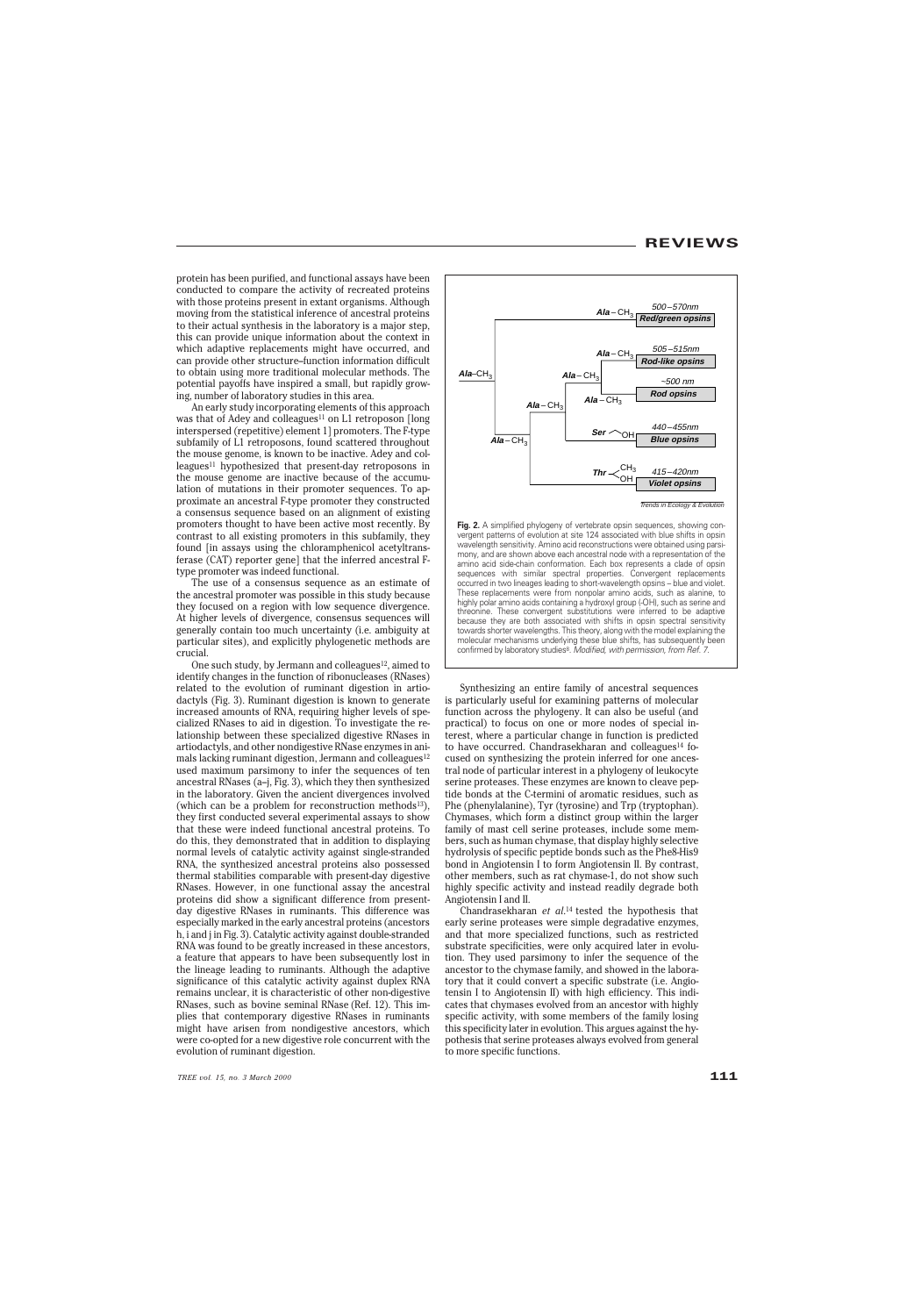

to more recent ruminant ancestors such as 'g'. A reduction in activity against duplex RNA is thought to have been concurrent with the evolution of ruminant digestion in artiodactyls. Modified, with permission, from Ref. 12.

Where possible, it is preferable to reconstruct entire sequences, because this allows changes to be viewed in the context of the entire ancestral protein. However, it is not always possible to reconstruct an entire ancestral sequence reliably at all sites in the protein. In such cases, a complementary approach that is becoming popular is to use sitedirected mutagenesis to reconstitute a few key amino acid substitutions without reconstructing and synthesizing entire ancestral molecules. For example, Dean and Golding15 investigated the evolution of eubacterial NADP-dependent isocitrate dehydrogenases using this approach. Comparing the X-ray crystallographic structure of *Escherichia coli* isocitrate dehydrogenase (which uses NADP as a substrate) with that of a distantly related protein, isopropylmalate dehydrogenase (which uses NAD as a substrate), they identified key residues in the coenzyme binding pockets that appeared to interact with the nucleotide substrate. The same residues that appeared important for coenzyme specificity based on such structural predictions, were also found to be amino acid replacements in ancestral sequences inferred using maximum likelihood. Using site-directed mutagenesis, they showed that specifically changing these residues, in either coenzyme, inverted its binding specificity.

## **Inferring ancestral sequences**

A crucial step in all such studies is the inference of ancestral protein sequences. If great care is not taken at this stage in the analysis, the rest of the analysis will be compromised and the results could even be misleading. The inference step is perhaps especially crucial when the plan is to proceed to recreate ancestral proteins in the lab. Such studies require a greater commitment of time and of money, and their feasibility and value will depend heavily on obtaining as accurate and unambiguous an inference as possible.

In an ideal situation, one would start with a well supported phylogeny and the relevant ancestral sequences would be unambiguously determined. However, this is rarely the case. Given that a typical protein is composed of hundreds of amino acid sites, all of whose ancestral states must be inferred, it is extremely rare that all sites can be reconstructed unambiguously. Moreover, often the most interesting evolutionary changes in biochemical function do not occur at extremely low levels of sequence divergence, where ancestral states are more easily inferred. This can be a problem, particularly when not only are the sequences highly diverged but also the rates of evolution vary13.

Our intention is not to provide a comprehensive review of phylogenetic methods or methods for inferring ancestral states, because these can be found elsewhere16–19. Instead, we highlight methodological considerations we believe to be most directly relevant when the goal is to proceed to reconstruct sequences in the lab. One obvious source of error in inferring ancestral states is the lack of resolution of the tree itself or the existence of a variety of plausible trees. If this problem cannot be overcome, it seems highly advisable to thoroughly explore the sensitivity of the inferred ancestral sequences to alternative resolutions of poorly supported nodes in the tree20,21. Even when one has great confidence in a single tree, there might still be ambiguity in inferences of ancestral states at particular internal nodes. Here, we focus attention on ways to proceed in the face of such ambiguity.

Parsimony methods evaluate phylogenetic relationships and ancestral state assignments based on the amount of evolutionary change along the branches of the tree – specifically, trees or ancestral states that require the fewest changes are preferred16. Although weighted parsimony methods and the use of step-matrices can accommodate rather complex models of character change, it is difficult to correct for multiple substitutions at a site in an explicit model of evolution or to take branch lengths into consideration<sup>17,22-26</sup>. Furthermore, in practice it is clear that equivocal assessments of ancestral states are common using parsimony. Even a small percentage of such ambiguities scattered along an entire sequence could yield a large number of combinations, which might then require the examination of a large number of proteins in the lab. For these reasons, it is important to consider alternative strategies to narrow down the possibilities $20,23,27$ .

Likelihood methods use a likelihood score as an optimality criterion, calculated according to a specified model of evolution28. This likelihood score represents the probability of observing the sequence data, given a particular tree topology and model of evolution, and is maximized in reconstructing phylogenetic relationships and ancestral sequences. Likelihood methods rely on an explicit model of evolution, and also make use of branch length information. An explicit model allows the incorporation of knowledge of the mechanisms and constraints acting on coding sequences, as well as the possibility of comparing the performance of different models  $(Box 2)^{21,25,27}$ . This means that sites that have ambiguous ancestral state assignments under parsimony can be explored under different models in likelihood<sup>20,27</sup>, thus making use of specific probabilities associated with particular ancestral reconstructions. This information can be extremely useful in narrowing down to one or a few reconstructions for the purpose of designing ancestral proteins for synthesis in the lab.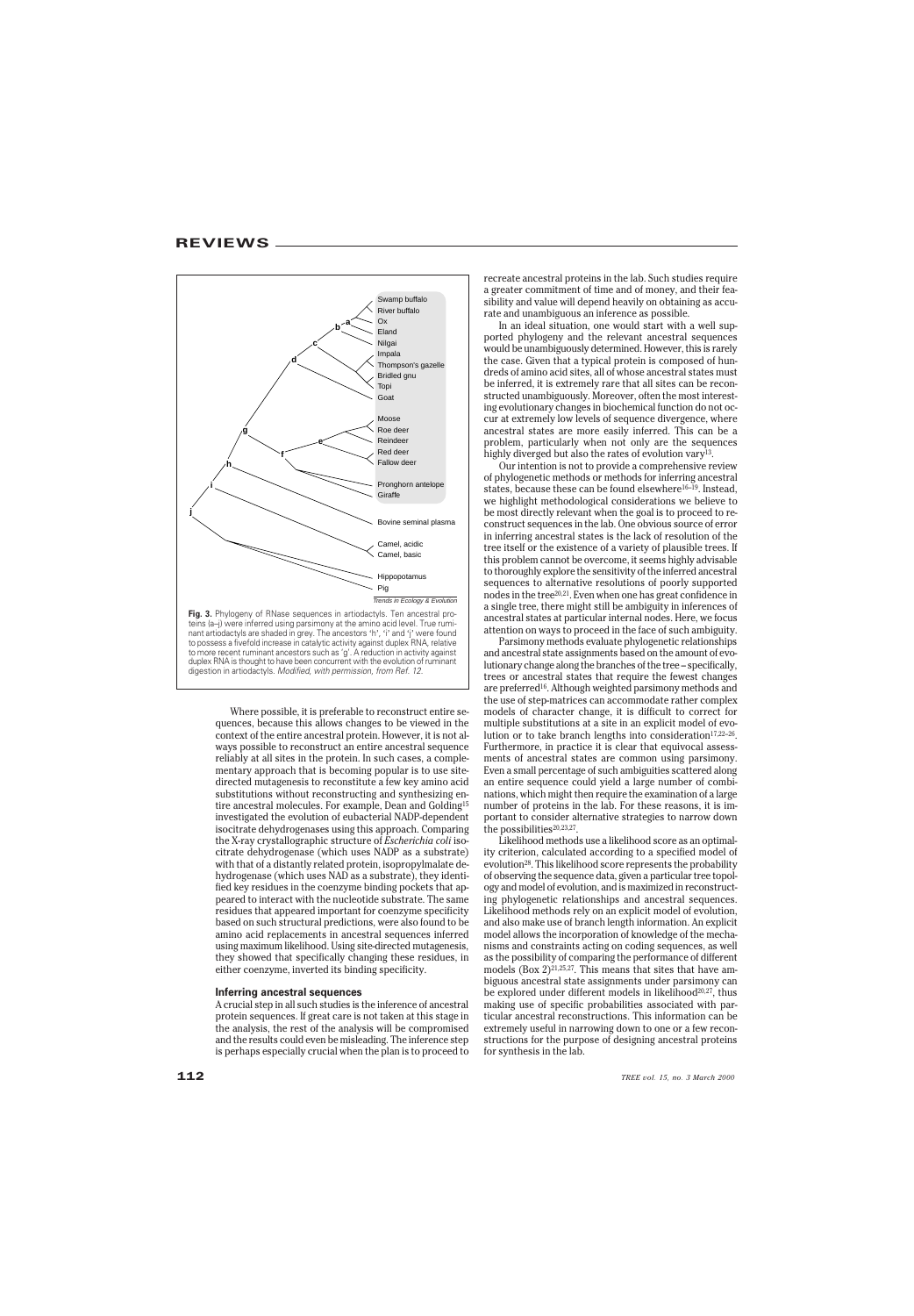If differences in ancestral reconstructions depend on the choice of evolutionary model, then choosing a realistic model is crucial. Not surprisingly, this has recently been a focus of attention. Likelihood models describe molecular evolution at three different levels: nucleotide, amino acid and codon. Nucleotide models<sup>28–33</sup> range in complexity from those assuming equal base frequencies and equal rates of transition and transversion<sup>29</sup>, to those incorporating unequal numbers of substitutions among all the different classes of nucleotides in the rate matrix32 and those allowing for nonstationary base composition<sup>33</sup>. Amino acid models tend to be even more parameter-rich, because they involve 20 states instead of only four31,34–41. A significant advantage of amino acid models is that they avoid many of the problems associated with models at the nucleotide level, such as nonstationary base compositional biases. However, in these models, all nucleotide-encoded information is lost, including that potentially relevant to the task of ancestral reconstruction. Codon-based models of molecular evolution are among the most recent developments, and have the advantage of incorporating information on both nucleotide and amino acid levels. The original codon-based models assumed equal nonsynonymous to synonymous rate ratios among sites and lineages<sup>4,42</sup>. Subsequent models have allowed that ratio to vary across lineages and among sites in the protein<sup>3,5</sup>, and have even incorporated unequal frequencies of different types of nonsynonymous substitutions based on the nature of the amino acids involved<sup>43</sup>.

#### **Prospects**

As the studies reviewed here have demonstrated, tracing the history of proteins through phylogeny can help determine when and how selection might have acted, and might even identify specific amino acid residues that were the targets of selection and important in molecular function. Recreating inferred ancestral proteins in the laboratory is a promising approach, allowing a direct assessment of the function of ancestral molecules. The generation of specific structure–function hypotheses using these approaches can help orient laboratory studies on extant proteins using site-directed mutagenesis and *in vitro* protein expression.

However, as we have highlighted, close attention to uncertainties associated with phylogenetic hypotheses and to the methodological issues associated with the inference of ancestral protein sequences is absolutely crucial<sup>13</sup>. Where it is possible to infer ancestral sequences with confidence, laboratory studies of the molecular function of ancestral proteins can provide a variety of insights that would be difficult to obtain in any other way. Inaccurate assessments severely compromise the entire approach. In view of the time and energy invested in such analyses, especially those in which proteins are synthesized in the lab, it seems wise to make every effort to thoroughly investigate alternative approaches to the inference problem, and to take advantage of newly developed maximum likelihood approaches. In this connection, attention to the development of reasonable models of evolution is of the utmost importance. This is crucial because it will often be highly desirable to focus on only a few sequences, which are examined closely, as opposed to having to examine every possible resolution of uncertainties at a variety of sites. It is also important to note that the computational intensity of likelihood methods is primarily an impediment in inferring phylogenetic relationships, and is not a major problem for the inference of ancestral states using a given tree, which can be calculated in a reasonable amount of time even for fairly large data sets $23$ .

#### **Box 2. Choosing a model of evolution using likelihood ratio tests**

An inappropriate model of evolution can lead to inconsistency of the likelihood analysis, and convergence to an incorrect result<sup>16,24,45</sup>. This possibility can be reduced by selecting a model of evolution that displays a good fit to the sequence data at hand.

Likelihood ratio tests allow the comparison of two models of evolution that are nested with respect to one another, in order to determine whether the more complex model fits the sequence data significantly better than the simpler model<sup>28,46,47</sup>. For nested models, a more complex model  $(H_1)$ will contain all the parameters of the original model  $(H_0)$ , as well as additional parameters. If the models are not nested, they cannot be directly compared using a likelihood ratio test; other methods, such as the generation of the distribution of the test statistic using Monte Carlo simulation, must be used<sup>47</sup>. For nested models, a more complex model  $(H_1)$  should fit the data better than a simpler model  $(H_0)$ , as judged by the likelihood score or the natural logarithm of the likelihood of each model ( $L_0$ ,  $L_1$ ). If H<sub>0</sub> is correct, this difference in fit to the data can be approximated by a  $\chi^2$  distribution, with degrees of freedom (df) equal to the difference in the number of parameters between the two models<sup>48</sup>:

 $2(L_1 - L_0) = \chi^2_{\text{[df]}}$ 

However, if the observed difference is greater than the  $\chi^2$  critical value, then the simpler model  $(H_0)$  will be rejected and the more complex model  $(H<sub>1</sub>)$  will be preferred. In other words, in this case, the more complex model fits the data even better than would be expected because of its additional parameters relative to the simpler model.

The studies reviewed here represent only a fraction of the possibilities. To date, the focus has largely been on identifying changes in a few key sites that have dramatically altered protein function during the course of evolution. Many questions remain. For example, are there also examples of the gradual accumulation of amino acid substitutions, eventually resulting in large functional differences? Not only can these and other such questions of biochemical function be formulated in evolutionary terms, perhaps now they can be answered in that context as well.

#### **Acknowledgements**

B.S.W.C. is supported by an NSF/Alfred P. Sloan postdoctoral fellowship in Molecular Evolution. The authors thank Z. Yang, C-B. Stewart, D. Campbell and two reviewers for their comments on this article; and S.O. Smith and T.P. Sakmar for the bovine rhodopsin coordinates pictured on the cover. B.S.W.C. is currently at the Rockefeller University, 1230 York Avenue, Box 284, New York, NY 10021, USA (changb@rockvax.rockefeller.edu).

#### **References**

- **1** Messier, W. and Stewart, C.B. (1997) Episodic adaptive evolution of primate lysozymes. Nature 385, 151–154
- **2** Li, W.H. (1993) Unbiased estimation of the rates of synonymous and nonsynonymous substitution. J. Mol. Evol. 36, 96–99
- **3** Yang, Z. (1998) Likelihood ratio tests for detecting positive selection and application to primate lysozyme evolution. Mol. Biol. Evol. 15, 568–573
- **4** Goldman, N. and Yang, Z. (1994) A codon-based model of nucleotide substitution for protein-coding DNA sequences. Mol. Biol. Evol. 11, 725–736
- **5** Nielsen, R. and Yang, Z. (1998) Likelihood models for detecting positively selected amino acid sites and applications to the HIV-1 envelope gene. Genetics 148, 929–936
- **6** Bishop, J. et al. Rapid evolution in plant chitinases: molecular targets of selection in plant-pathogen coevolution. Proc. Natl. Acad. Sci. U. S. A. (in press)
- **7** Chang, B.S.W. et al. (1995) Opsin phylogeny and evolution: a model for blue shifts in wavelength regulation. Mol. Phylog. Evol. 4, 31–43
- **8** Lin, S.W. et al. (1998) Mechanisms of spectral tuning in blue cone visual pigments. Visible and Raman spectroscopy of blue-shifted rhodopsin mutants. J. Biol. Chem. 273, 24583–24591